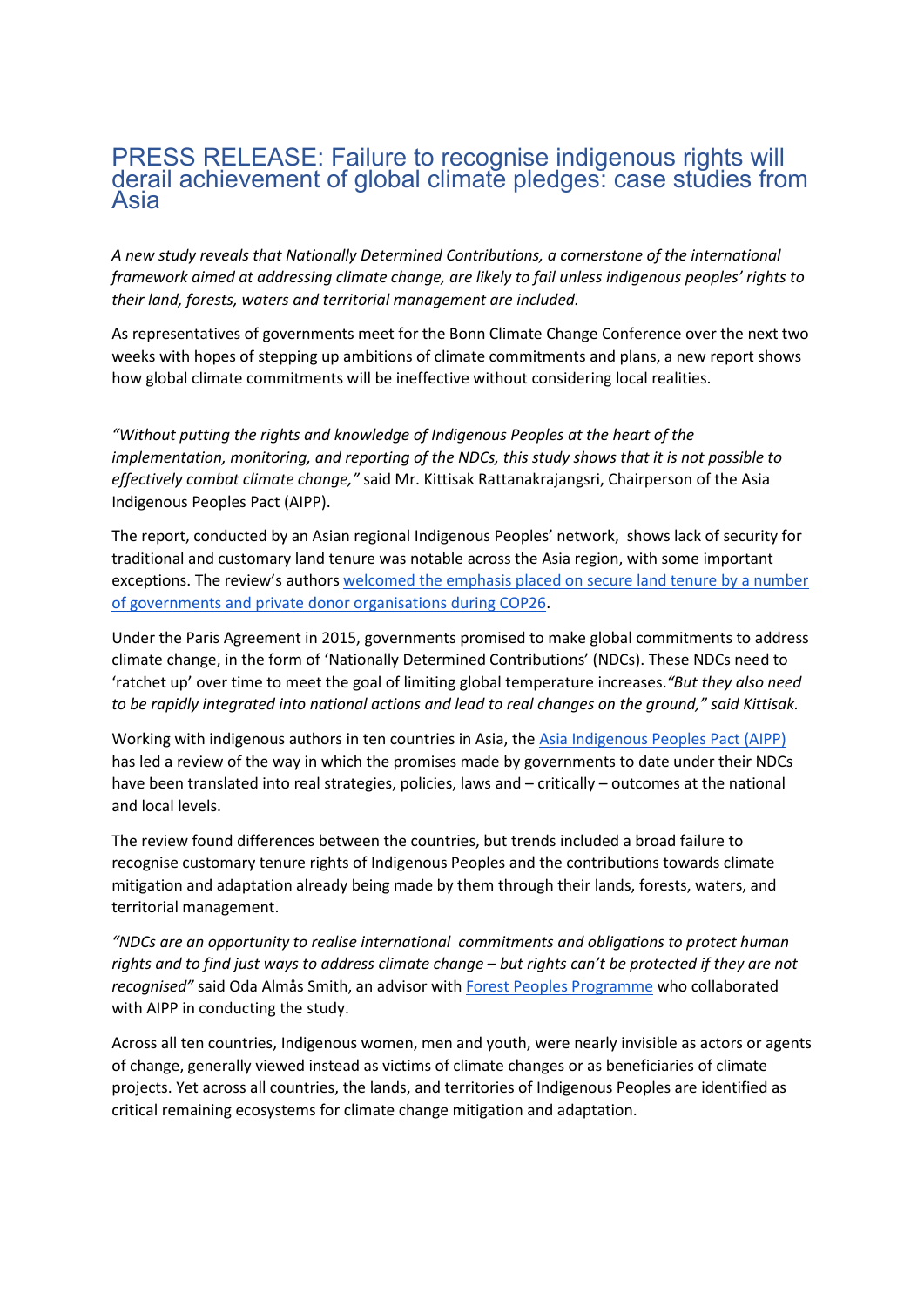*"We strongly recommend States ensure the full and effective participation of Indigenous Peoples and their agency, not only in the implementation of these NDCs now but also in their future reviews and updates"* said Kittisak.

*"NDCs should be anchored to the UN Declaration on the Rights of Indigenous Peoples (UNDRIP) and must specifically identify and recognize customary land rights and knowledge of Indigenous Peoples as major strategies in the fight against climate change, loss of biodiversity and unsustainable development."*

The study shows that traditional occupations and sustainable use patterns go largely unrecognised, or even criminalised, and certainly without the support they need to be sustained. Better recognising and supporting these systems of sustainable management and use could scale up impact quickly, securing critical ecosystems by securing the rights of those managing them.

*"We call on governments to stop criminalising our traditional occupations and livelihoods, particularly shifting cultivation, and recognize and promote it as our cultural heritage"* said Ms. Noraeri Thungmueangthong, the first woman chief of Huay Ee Khang Village from northern Thailand.

The existing impacts of climate changes are already felt, including in myriads of locally experienced agricultural, water supply, and biodiversity changes.

The review also found that while indigenous women and youth feel impacts of climate change particularly strongly and need to carry the weight of adapting, they also hold specific and valuable knowledge to address climate change.

*"We, Indigenous women, must be recognised as key practitioners, innovators, and transmitters of knowledge and culture relating to our traditional occupations and livelihoods based on natural resources,"* said Ms. Noaeri.

With support from the UN-REDD Programme through United Nations Development Programme (UNDP), the Development Cooperation Section of the Embassy of Sweden in Bangkok, and the Swedish International Development Agency (SIDA) through Swedbio at the Stockholm Resilience Centre, the review looks in detail at national and local policies, laws, and regulations in ten countries: Bangladesh, Cambodia, India, Indonesia, Malaysia, Myanmar, Nepal, Philippines, Thailand, and Vietnam.

*"Importantly, this review is a first step: this is the first of its kind, a locally grounded and indigenous led review of how global climate commitments are felt at national and local levels,"* said Mr. Lakpa Nuri Sherpa, Coordinator of the Environment Programme of AIPP.

*"We plan to repeat this assessment annually, shedding light on what global commitments really mean and providing an avenue to understand from the perspectives of Indigenous Peoples," said Lakpa.*

*"Partnership with Indigenous Peoples and promotion of our leadership in the conservation and sustainable use of biodiversity, and climate change adaptation and mitigation, are critical to achieve the targets of the Paris Agreement"*

*"To achieve the goals of the Paris Agreement, NDC implementation needs to meaningfully include Indigenous Peoples. The findings from these 10 countries point to areas that can be improved, and we look forward to continuing to collaborate with AIPP and Forest Peoples Programme to address*